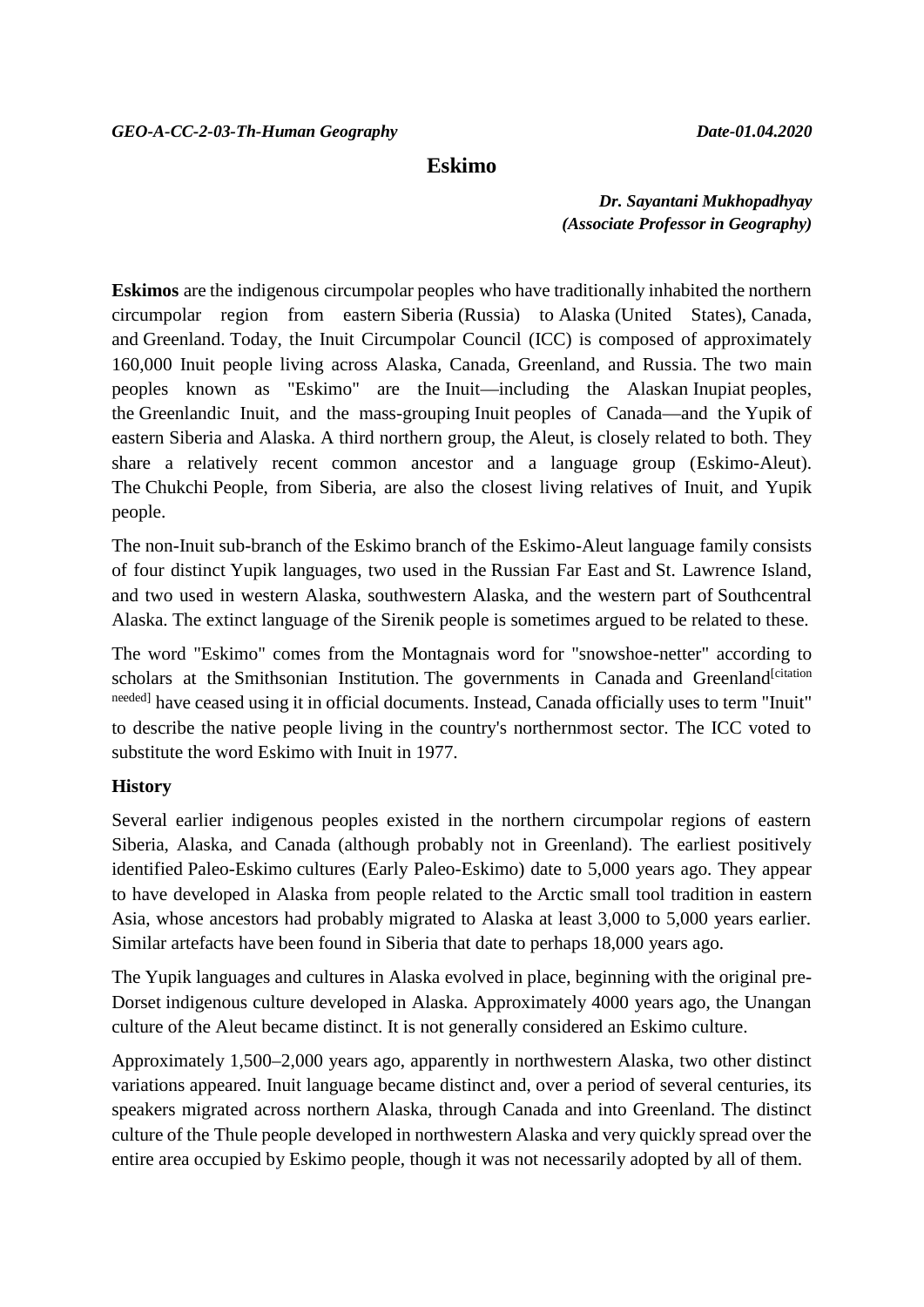# **Origin**

The most commonly accepted etymological origin of the word "Eskimo" is derived by Ives Goddard at the Smithsonian Institution, from the Montagnais (see Algonquian languages) word meaning "snowshoe-netter" or "to net snowshoes". The word assime·w means "she laces a snowshoe" in Montagnais. Montagnais speakers refer to the neighbouring Mi'kmaq people using words that sound like eskimo

In 1978, Jose Mailhot, a Quebec anthropologist who speaks Montagnais, published a paper suggesting that Eskimo meant "people who speak a different language". French traders who encountered the Montagnais in the eastern areas, adopted their word for the more western peoples and spelled it as Esquimau in a transliteration.

Some people consider Eskimo derogatory because it is popularly perceived to mean "eaters of raw meat" in Algonquian languages common to people along the Atlantic coast. One Cree speaker suggested the original word that became corrupted to Eskimo might have been askamiciw (which means "he eats it raw"); the Inuit are referred to in some Cree texts as askipiw (which means "eats something raw"). The continued use of "Eskimo" as opposed to Inuit or other preferred name implies and reinforces a perception that the Inuit are unimportant and remote.

# **Language**

The Eskimo sub-family consists of the Inuit language and Yupik language sub-groups. The Sirenikski language, which is virtually extinct, is sometimes regarded as a third branch of the Eskimo language family. Other sources regard it as a group belonging to the Yupik branch.[45][46]

Inuit languages comprise a dialect continuum, or dialect chain, that stretches from Unalakleet and Norton Sound in Alaska, across northern Alaska and Canada, and east to Greenland. Changes from western to eastern dialects are marked by the dropping of vestigial Yupik-related features, increasing consonant assimilation (e.g., kumlu, meaning "thumb", changes to kuvlu, changes to kublu, changes to kulluk, changes to kulluq), and increased consonant lengthening, and lexical change. Thus, speakers of two adjacent Inuit dialects would usually be able to understand one another, but speakers from dialects distant from each other on the dialect continuum would have difficulty understanding one another. Seward Peninsula dialects in western Alaska, where much of the Iñupiat culture has been in place for perhaps less than 500 years, are greatly affected by phonological influence from the Yupik languages. Eastern Greenlandic, at the opposite end of the Inuit range, has had significant word replacement due to a unique form of ritual name avoidance

# **Food**

The Inuit have traditionally been fishers and hunters. They still hunt whales (esp. bowhead whale), seal, polar bears, muskoxen, birds, and fish and at times other less commonly eaten animals such as the Arctic fox. The typical Inuit diet is high in protein and very high in  $fat - in$ their traditional diets, Inuit consumed an average of 75% of their daily energy intake from fat. While it is not possible to cultivate plants for food in the Arctic, the Inuit have traditionally gathered those that are naturally available. Grasses, tubers, roots, stems, berries,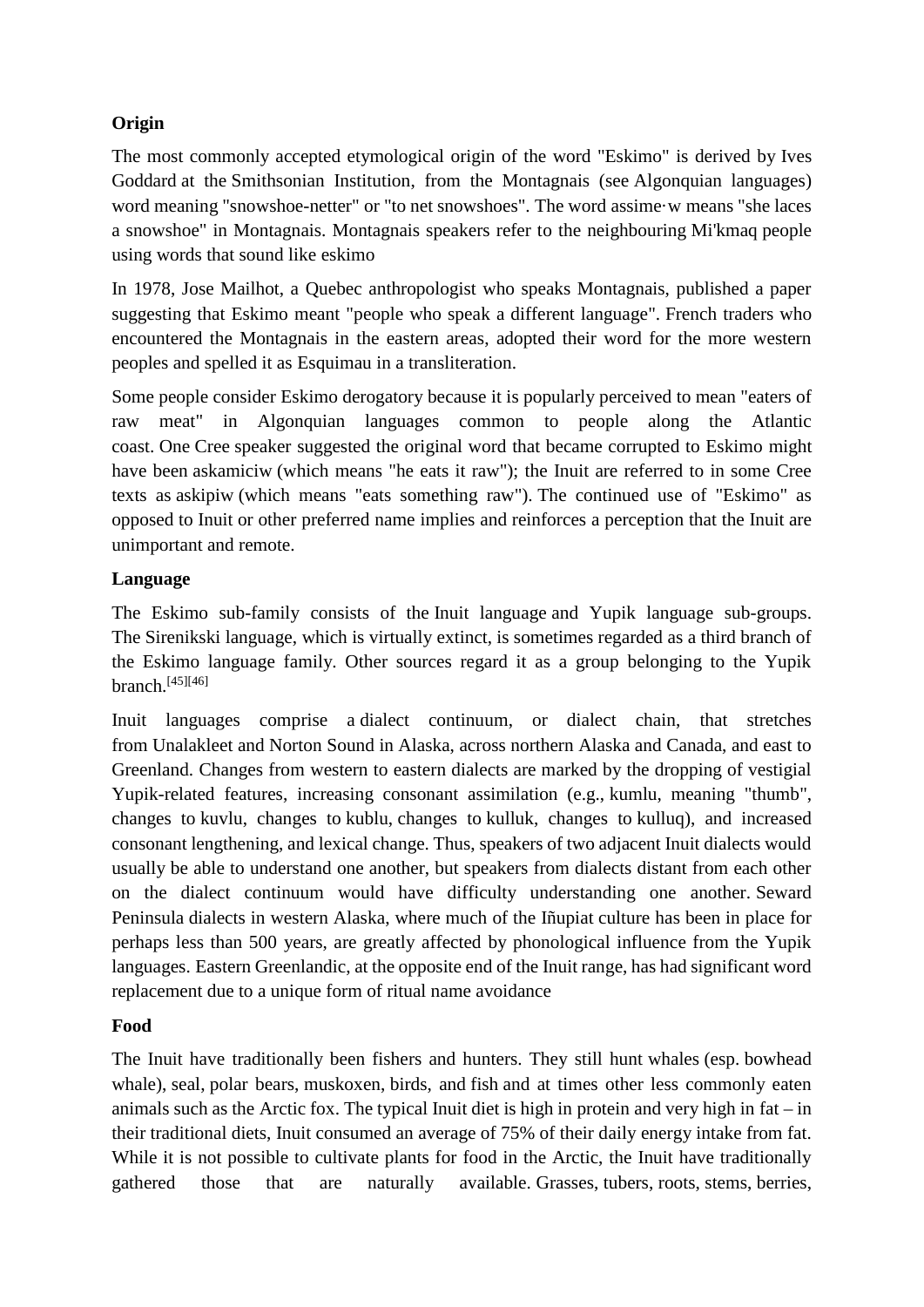and seaweed (kuanniq or edible seaweed) were collected and preserved depending on the season and the location. There is a vast array of different hunting technologies that the Inuit used to gather their food.

In the 1920s, anthropologist Vilhjalmur Stefansson lived with and studied a group of Inuit The study focused on the fact that the Inuit's low-carbohydrate diet had no adverse effects on their health, nor indeed, Stefansson's own health. Stefansson (1946) also observed that the Inuit were able to get the necessary vitamins they needed from their traditional winter diet, which did not contain any plant matter. In particular, he found that adequate vitamin C could be obtained from items in their traditional diet of raw meat such as ringed seal liver and whale skin (muktuk). While there was considerable skepticism when he reported these findings, they have been borne out in recent studies and analyses. However, the Inuit have lifespans 12 to 15 years shorter than the average Canadian's, which is thought to be a result of limited access to medical services. The life expectancy gap is not closing. Furthermore, fish oil supplement studies have failed to support claims of preventing heart attacks or strokes.

### **Clothing**

Inuit made clothes and footwear from animal skins, sewn together using needles made from animal bones and threads made from other animal products, such as sinew. The anorak (parka) is made in a similar fashion by Arctic peoples from Europe through Asia and the Americas, including the Inuit. The hood of an amauti, (women's parka, plural amautiit) was traditionally made extra-large with a separate compartment below the hood to allow the mother to carry a baby against her back and protect it from the harsh wind. Styles vary from region to region, from the shape of the hood to the length of the tails. Boots (mukluk ), could be made of caribou or seal skin, and designed for men and women.

### **Igloo**

An **igloo** also known as a **snow house** or **snow hut**, is a type of shelter built of snow, typically built when the snow is suitable. Although igloos are often associated with all Inuit and Eskimo peoples, they were traditionally used only by the people of Canada's Central Arctic and Greenland's Thule area. Other Inuit tended to use snow to insulate their houses, which were constructed from whalebone and hides. Snow is used because the air pockets trapped in it make it an insulator. On the outside, temperatures may be as low as −45 °C (−49 °F), but on the inside, the temperature may range from −7 to 16 °C (19 to 61 °F) when warmed by body heat alone.

**Nomenclature:** The Inuit language word iglu can be used for a house or home built of any material, and is not restricted exclusively to snow houses), but includes traditional tents, sod houses, homes constructed of driftwood and modern buildings. Several dialects throughout the Canadian Arctic use iglu for all buildings, including snow houses, and it is the term used by the Government of Nunavut. An exception to this is the dialect used in the Igloolik region. Iglu is used for other buildings, while igluvijaq, is specifically used for a snow house. Outside Inuit culture, however, igloo refers exclusively to shelters constructed from blocks of compacted snow, generally in the form of a dome.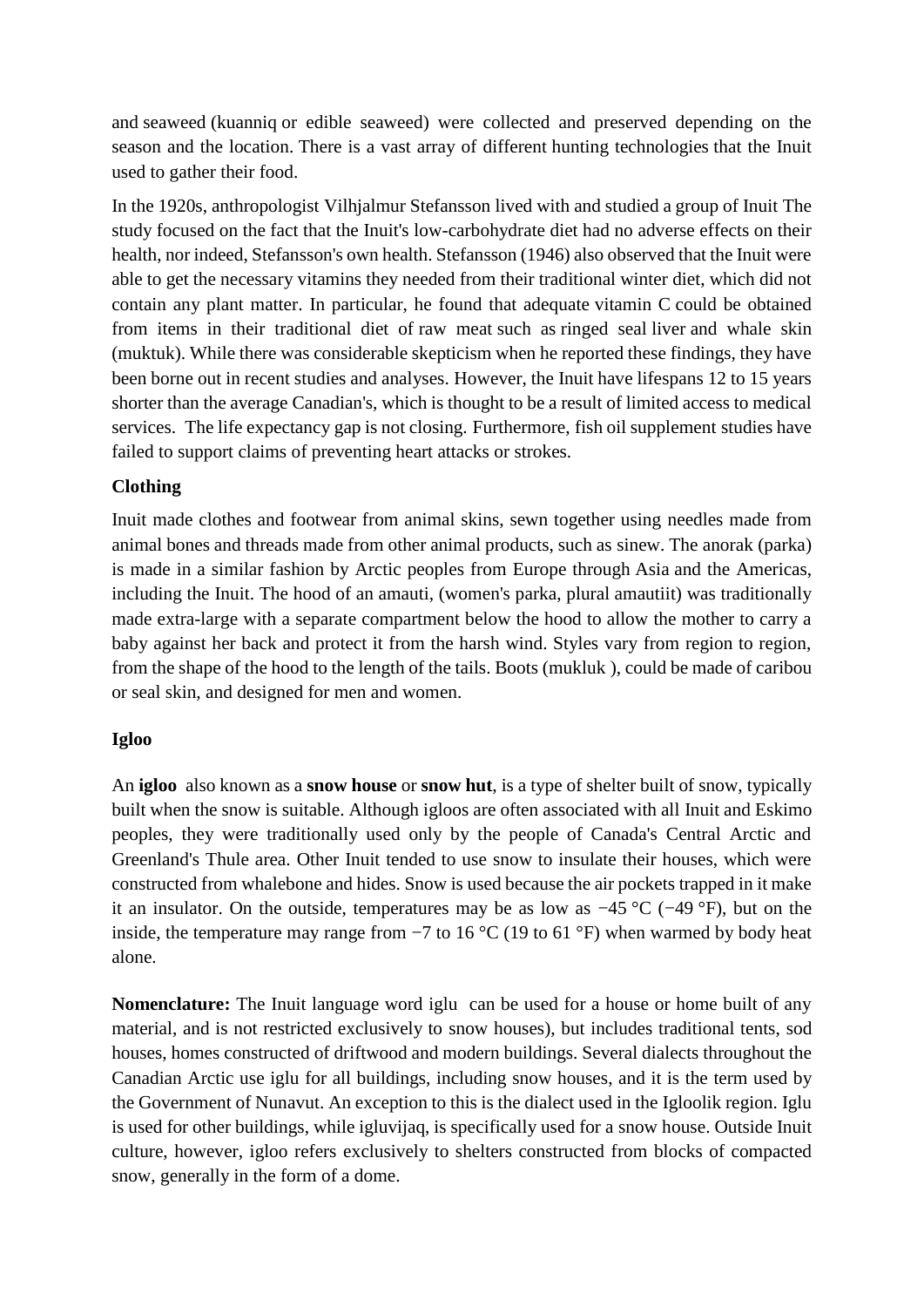**Types:** There are three traditional types of igloos, all of different sizes and used for different purposes:

The smallest are constructed as temporary shelters, usually only used for one or two nights so they are easier to build. On rare occasions these are built and used during hunting trips, often on open sea ice

Intermediate-sized igloos were for semi-permanent, family dwelling. This was usually a single room dwelling that housed one or two families. Often there were several of these in a small area, which formed an Inuit village.

The largest igloos were normally built in groups of two. One of the buildings was a temporary structure built for special occasions, the other built nearby for living. These might have had up to five rooms and housed up to 20 people. A large igloo might have been constructed from several smaller igloos attached by their tunnels, giving common access to the outside. These were used to hold community feasts and traditional dances.

**Building methods:** The snow used to build an igloo must have enough structural strength to be cut and stacked appropriately. The best snow to use for this purpose is snow which has been blown by wind, which can serve to compact and interlock the ice crystals; snow that has settled gently to the ground in still weather is not useful. The hole left in the snow where the blocks are cut is usually used as the lower half of the shelter. Snow's insulating properties enable the inside of the igloo to remain relatively warm. In some cases, a single block of clear freshwater ice is inserted to allow light into the igloo. Igloos used as winter shelters had beds made of loose snow, skins, and caribou furs. Sometimes, a short tunnel is constructed at the entrance, to reduce wind and heat loss when the door is opened. Animal skins or a snow block can be used as a door. Architecturally, the igloo is unique in that it is a dome that can be raised out of independent blocks leaning on each other and polished to fit without an additional supporting structure during construction. An igloo that is built correctly will support the weight of a person standing on the roof. Traditionally, an igloo might be deliberately consolidated immediately after construction by making a large flame, briefly making the interior very hot, which causes the walls to melt slightly and settle. Body heat is also adequate, if slower. This melting and refreezing builds up a layer of ice that contributes to the strength of the igloo. The sleeping platform is a raised area. Because warmer air rises and cooler air settles, the entrance area acts as a cold trap whereas the sleeping area will hold whatever heat is generated by a stove, lamp, body heat, or other device. The Central Inuit, especially those around the Davis Strait, lined the living area with skin, which could increase the temperature within from around  $2^{\circ}C(36^{\circ}F)$ to  $10-20$  °C (50–68 °F).

## **Transport**

The Inuit peoples hunted sea animals from single-passenger, covered seal-skin boats called qajaq (Inuktitut syllabics: which were extraordinarily buoyant, and could easily be righted by a seated person, even if completely overturned. Because of this property, the design was copied by Europeans and Americans who still produce them under the Inuit name kayak.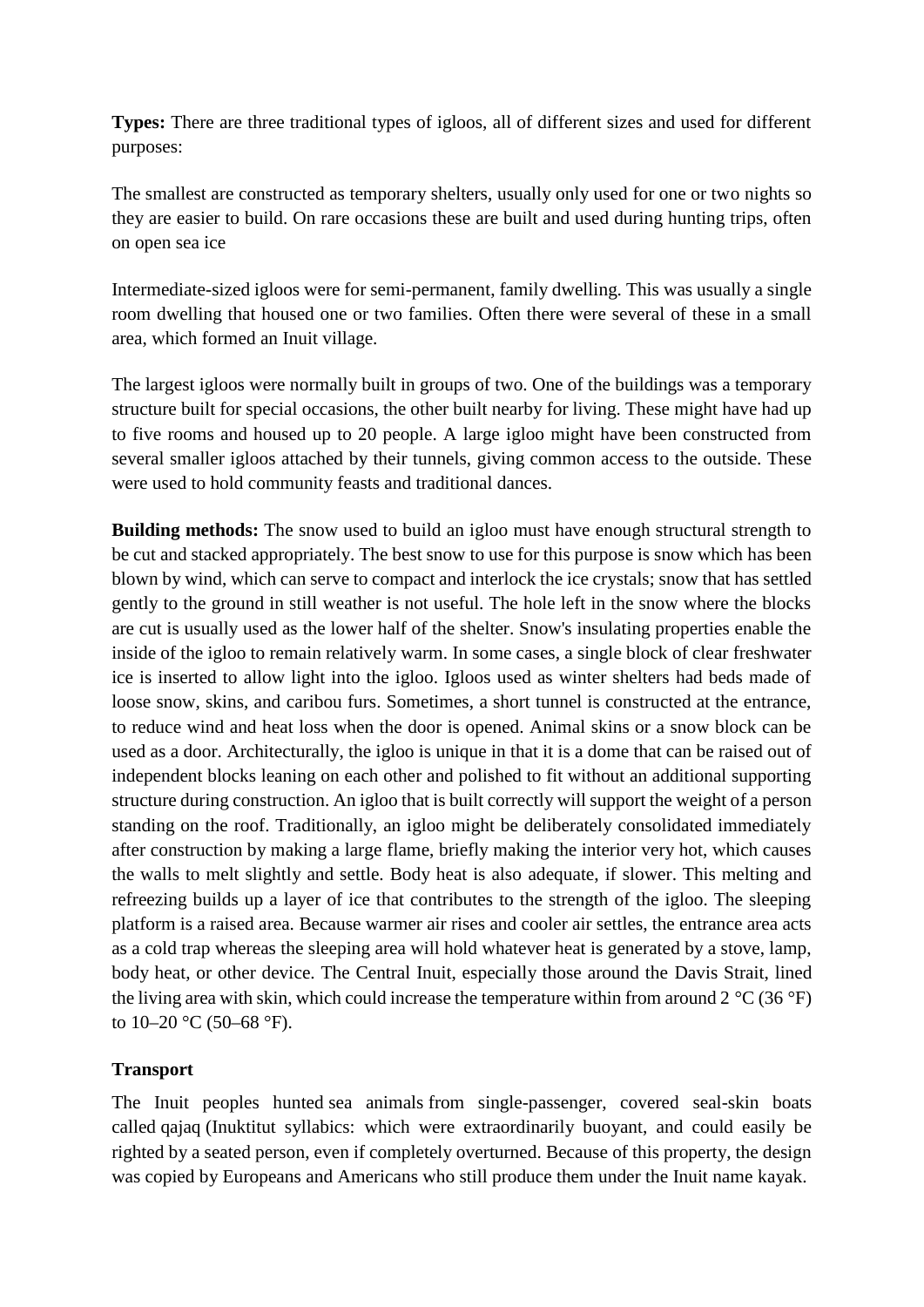Inuit also made umiaq ("woman's boat"), larger open boats made of wood frames covered with animal skins, for transporting people, goods, and dogs. They were 6–12 m (20–39 ft) long and had a flat bottom so that the boats could come close to shore. In the winter, Inuit would also hunt sea mammals by patiently watching an aglu (breathing hole) in the ice and waiting for the air-breathing seals to use them. This technique is also used by the polar bear, who hunts by seeking holes in the ice and waiting nearby.

In winter, both on land and on sea ice, the Inuit used dog sleds (qamutik) for transportation. The husky dog breed comes from the Siberian Husky. These dogs were bred from wolves, for transportation. A team of dogs in either a tandem/side-by-side or fan formation would pull a sled made of wood, animal bones, or the baleen from a whale's mouth and even frozen fish, over the snow and ice. The Inuit used stars to navigate at sea and landmarks to navigate on land; they possessed a comprehensive native system of toponymy. Where natural landmarks were insufficient, the Inuit would erect an inukshuk. Also, Greenland Inuit created Ammassalik wooden maps, which are tactile devices that represent the coast line.

Dogs played an integral role in the annual routine of the Inuit. During the summer they became pack animals, sometimes dragging up to 20 kg of baggage and in the winter they pulled the sled. Yearlong they assisted with hunting by sniffing out seals' holes and pestering polar bears. They also protected the Inuit villages by barking at bears and strangers. The Inuit generally favored, and tried to breed, the most striking and handsome of dogs, especially ones with bright eyes and a healthy coat. Common husky dog breeds used by the Inuit were the Canadian Eskimo Dog, the official animal of Nunavut (Qimmiq; Inuktitut for dog), the Greenland Dog, the Siberian Husky and the Alaskan Malamute. The Inuit would perform rituals over the newborn pup to give it favorable qualities; the legs were pulled to make them grow strong and the nose was poked with a pin to enhance the sense of smell.

## **Industry and art**

Inuit industry relied almost exclusively on animal hides, driftwood, and bones, although some tools were also made out of worked stones, particularly the readily worked soapstone. Walrus ivory was a particularly essential material, used to make knives. Art played a big part in Inuit society and continues to do so today. Small sculptures of animals and human figures, usually depicting everyday activities such as hunting and whaling, were carved from ivory and bone. In modern times prints and figurative works carved in relatively soft stone such as soapstone, serpentinite, or argillite have also become popular.

### **Gender roles, marriage, birth and community**

The division of labour in traditional Inuit society had a strong gender component, but it was not absolute. The men were traditionally hunters and fishermen and the women took care of the children, cleaned the home, sewed, processed food, and cooked. However, there are numerous examples of women who hunted, out of necessity or as a personal choice. At the same time men, who could be away from camp for several days at a time, would be expected to know how to sew and cook.

The marital customs among the Inuit were not strictly monogamous: many Inuit relationships were implicitly or explicitly sexual. Open marriages, polygamy, divorce, and remarriage were